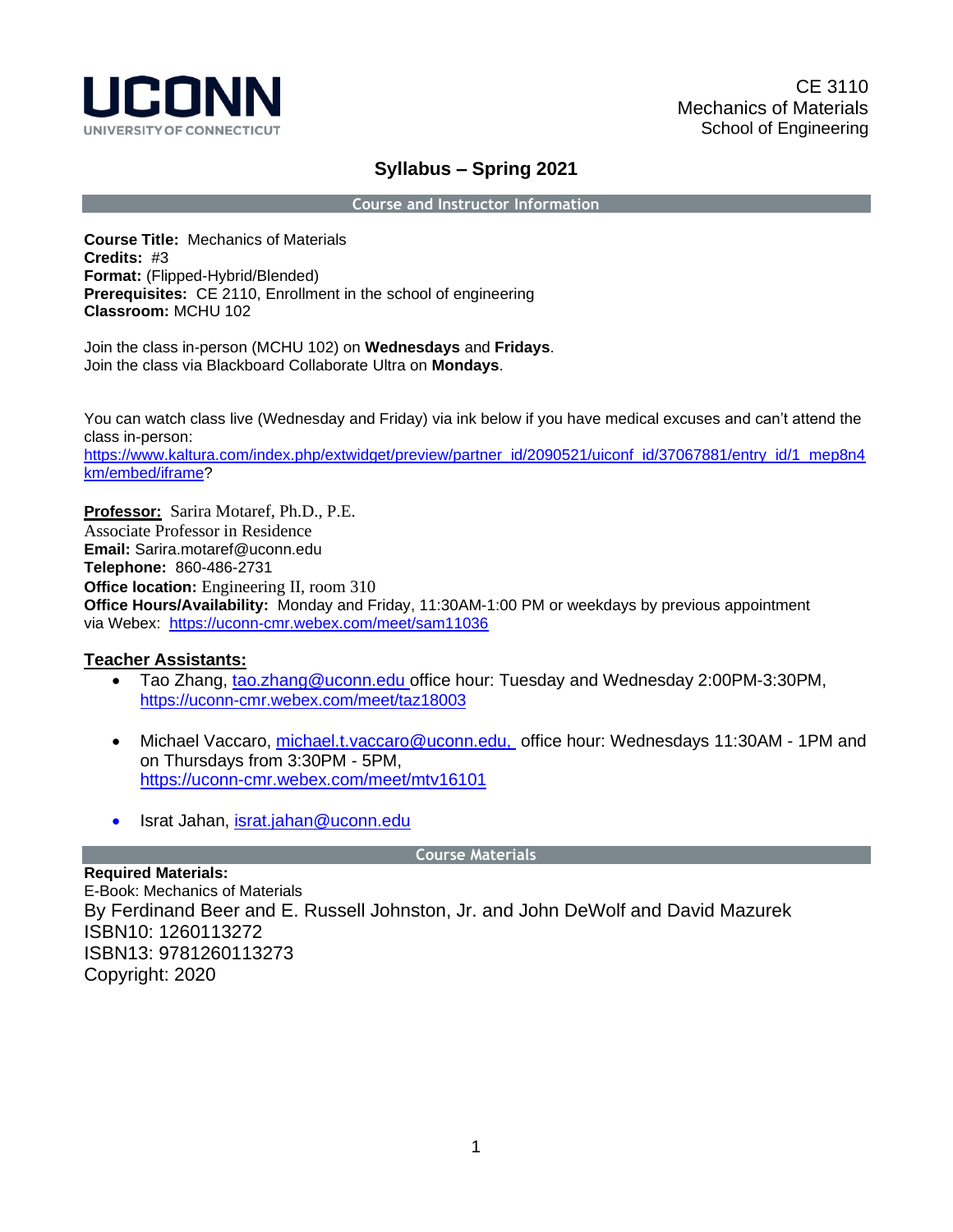

**Section 1** <https://connect.mheducation.com/class/s-motaref-spring-2021---001>

Texts are available through a local or online bookstore. The [UConn book](http://bookstore.uconn.edu/index.html) store carries many materials that can be shipped via its online [Textbooks To Go](http://bookstore.uconn.edu/text/ttg.html) se[r](http://ecampus.uconn.edu/enrolled_students.html)vice. For more information, see Textbooks and Materials on our Enrolled [Students](http://ecampus.uconn.edu/enrolled_students.html) page.

## **Course Organization:**

The class is a flipped. It means that the lectures will be delivered online and students will come to the class in-person for problem solving and to address their questions on assignments.

Class includes total of 14 weeks, 33 Lectures, [01/20/2021 to 04/28/2021]

## **Class Outlines**

- 1. Watch a video (approximately 10 min.) lecturing concepts and background information.
- 2. Watch a video (approximately 10-20 min.) solving sample problems.
- 3. Try to solve "Test yourself" questions (available in HuskyCT) after each video. These problems are Not graded but designed to check your knowledge and show you implementation of your learnings in real life problems. Solutions to these questions are available at the bottom of the page for each week.
- 4. Study your E-book for assigned chapters to (Optional: See page 6).
- 5. Complete Assignments using your smart book Connect account (available in HuskyCT) before deadline.
- 6. Attend the class to practice problem solving skill and submit teamwork assignments.
- 7. Take 3 midterm exams and an optional Final Exam.
- 8. Take online quizzes via HuskyCT.
- 9. Contribute to class materials based on your strength (Optional: see page 6)

## **In Class sessions**

Active learning method is utilized in this class. The class sessions involve problem solving (by students) individually and in teamwork. Instructors and TAs will guide you during problem solving. The solution to the problems will be presented either in class or detailed solutions will be available after deadline in Connect.

To effectively use the class sessions, please follow the instruction below.

- 1. Having calculator/pencil/eraser in class session is mandatory.
- 2. You are supposed to watch the pre-lecture video and sample solving video **before** attending the class. You can find lecture number from class calendar.
- 3. Teamwork Assignments should be completed by teams via google slide and submitted during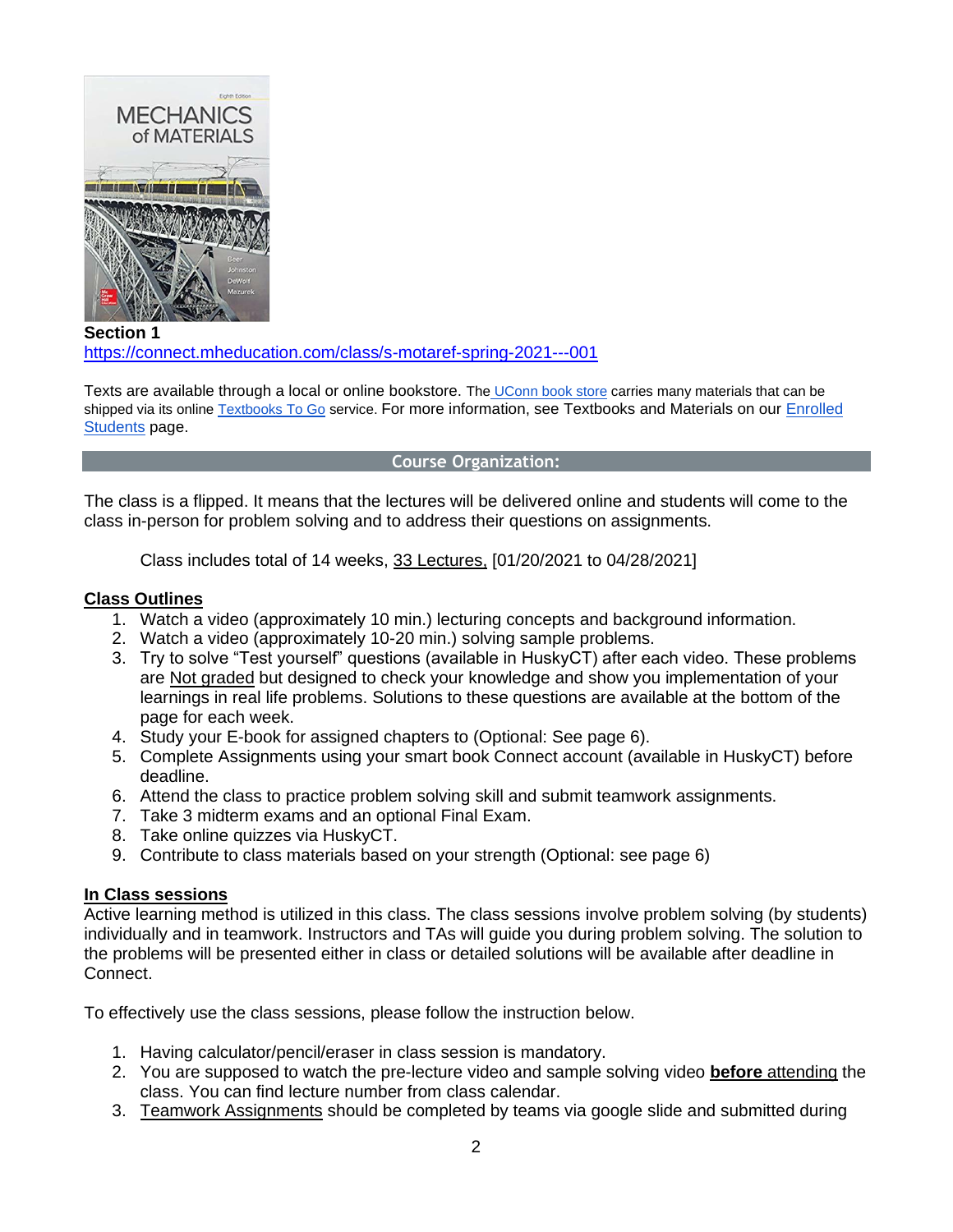class. Teams will collaborate in HuskyCT via Collaborate Ultra. Refer to calendar for the dates of this activity.

4. Send your questions on the watched videos to instructor at least 2 hours before your class session. Instructor will have a recitation on that topic if it is necessary.

### **Course Description**

Simple and combined stress, torsion, flexure and deflection of beams, continuous and restrained beams, combined axial and bending loads, columns.

**Mechanics of Materials**, also called strength of materials, is a subject which deals with the behavior of solid objects subject to [stresses](http://en.wikipedia.org/wiki/Stress_%28physics%29) and [strains.](http://en.wikipedia.org/wiki/Strain_%28physics%29) The study of Mechanics of materials often refers to various methods of calculating the stresses and strains in structural members, such as beams, columns, and shafts. The methods employed to predict the response of a structure under loading and its susceptibility to various failure modes takes into account the properties of the materials such as its [yield strength,](http://en.wikipedia.org/wiki/Yield_strength) [ultimate strength,](http://en.wikipedia.org/wiki/Ultimate_strength) [Young's Modulus,](http://en.wikipedia.org/wiki/Young%27s_Modulus) and [Poisson's ratio;](http://en.wikipedia.org/wiki/Poisson%27s_ratio) in addition the mechanical element's macroscopic properties (geometric properties), such as it length, width, thickness, boundary constraints and abrupt changes in geometry such as holes are considered.

#### **Course Objectives**

By the end of the semester, students should be able to:

- 1. Explain basic concepts of stress, strain and their relations based on linear elasticity
- 2. Calculate stresses and deformation of a bar due to an axial loading under uniform and non-uniform conditions
- 3. Calculate stresses and deformation of a torsional bar
- 4. Sketch shear-moment diagrams of a beam and find the maximum moment/shear and their locations
- 5. Calculate normal and shearing stresses on any cross-section of a beam
- 6. Apply Mohr's circle to calculate principal stresses and angles in plane stress cases.
- 7. Calculate stresses on a structure under combined loadings
- 8. Calculate deflections of a beam under combined loads by using methods of moment-area and superposition
- 9. Recognize stability and buckling phenomena for a slender member under an axial compressive force.

## **Course Outline (and Calendar if Applicable)**

| <b>Course Modules</b>                                                                     |  |  |
|-------------------------------------------------------------------------------------------|--|--|
| See each Module's Objectives and Activities page for complete information and             |  |  |
| the calendar for all due dates.                                                           |  |  |
| <b>Lecture 1:</b> Introduction to Normal and Shear Stress (CH-1)                          |  |  |
| <b>Lecture 2:</b> Normal and Shear Stress Components (CH-1)                               |  |  |
| <b>Lecture 3:</b> Stress-Strain Diagram (CH-2)                                            |  |  |
| <b>Lecture 4:</b> Hook's law and deformation of member under axial loading (CH-2)         |  |  |
| <b>Lecture 5:</b> Stress Calculation in Statically Indeterminate Elements (CH-2)          |  |  |
| <b>Lecture 6:</b> Elements under temperature, Poisson's Ratio, and Shearing strain (CH-2) |  |  |
| <b>Lecture 7:</b> Stress Concentration; Plastic Deformation (CH-2)                        |  |  |
| <b>Lecture 8: Torsion (CH3)</b>                                                           |  |  |
| <b>Lecture 9:</b> Angle of Twist, Indeterminate Shafts (CH-3)                             |  |  |
| <b>Lecture 10:</b> Design of Transmission shaft (CH-3)                                    |  |  |
| Midterm Exam 1-Refer to you course Calendar for date (Chapters 1 to 3)                    |  |  |
| <b>Lecture 11:</b> Stresses and Deformations under pure bending (CH-4)                    |  |  |
| <b>Lecture 12:</b> Neutral axis location and second moment of inertia (CH-4)              |  |  |
| <b>Lecture 13:</b> Composite Materials under bending, curvature $(\rho)$ (CH-4)           |  |  |
| <b>Lecture 14:</b> Eccentric Axial Loading (CH-4)                                         |  |  |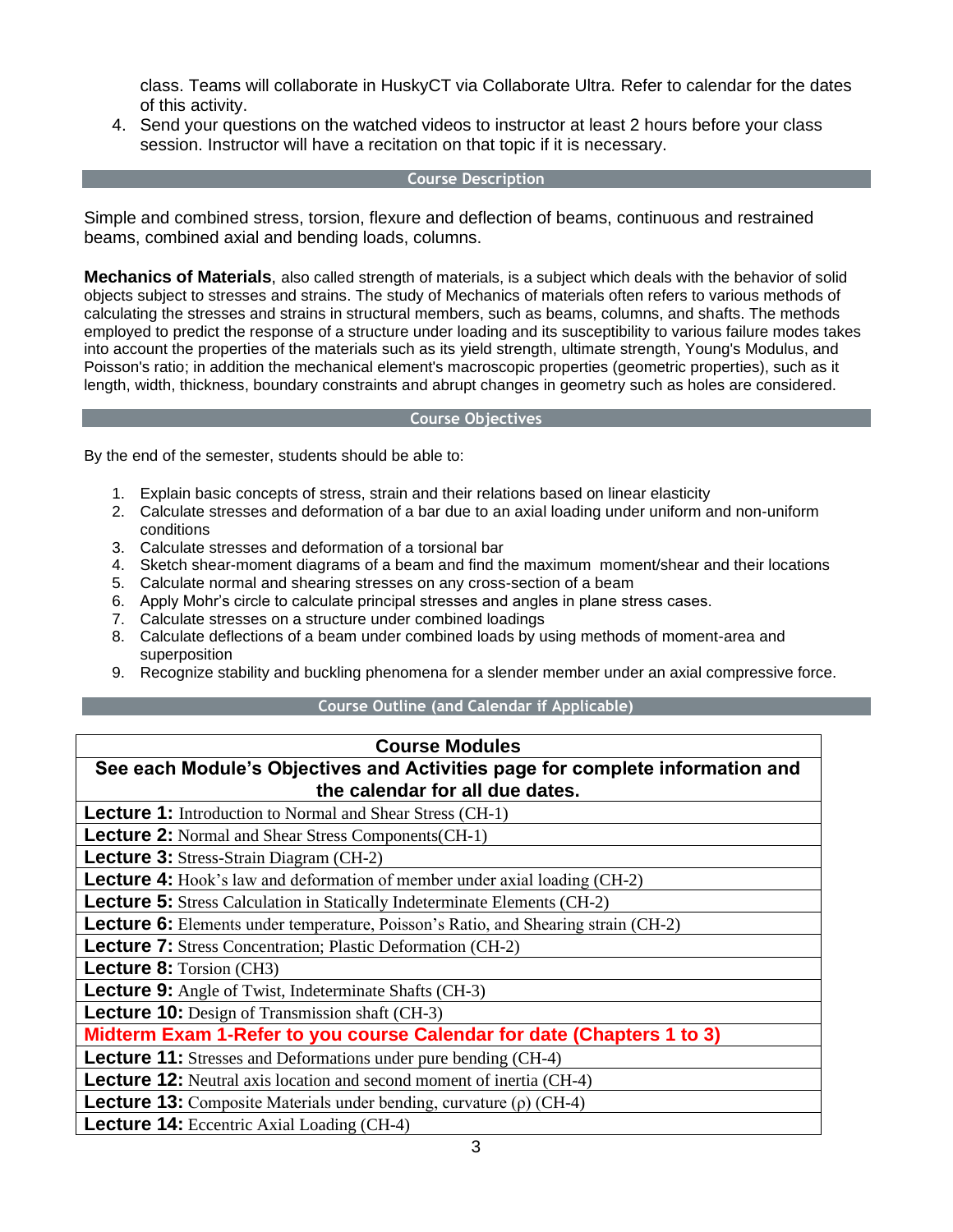| <b>Lecture 15:</b> Shear and Bending-Moment Diagrams (CH-5)                               |  |  |
|-------------------------------------------------------------------------------------------|--|--|
| <b>Lecture 16:</b> Beam analysis method of cut, method of integration (CH-5)              |  |  |
| <b>Lecture 17:</b> Relations Among $w$ , $V$ , and $M$ (CH-5)                             |  |  |
| <b>Lecture 18:</b> Design of Prismatic Beams in Bending (CH-5)                            |  |  |
| <b>Lecture 19:</b> Shearing Stresses in a Beam (CH-6)                                     |  |  |
| <b>Lecture 20:</b> Sharing Flow, Thin-Walled Members(CH-6)                                |  |  |
| <b>Lecture 21:</b> Shear Center (CH-6)                                                    |  |  |
| Midterm Exam 2-Refer to you course Calendar for date (Chapters 4, 5, 6)                   |  |  |
| <b>Lecture 22:</b> Transformation of Plane Stress, Principal plane, (CH-7)                |  |  |
| <b>Lecture 23:</b> Mohr's Circle for Plane Stress (CH-7)                                  |  |  |
| <b>Lecture 24:</b> Three-Dimensional Stress Analysis; Fracture Criteria (CH-7)            |  |  |
| <b>Lecture 25:</b> Stresses in Thin-Walled Pressure Vessels (CH-7)                        |  |  |
| <b>Lecture 26:</b> Deflection of Beams, Equation of the elastic curve (CH-9)              |  |  |
| <b>Lecture 27:</b> Application of Equation of Elastic Curve in Beams (CH-9)               |  |  |
| <b>Lecture 28:</b> Application of equation of elastic curve in indeterminate beams (CH-9) |  |  |
| <b>Lecture 29:</b> Method of Superposition (CH-9)                                         |  |  |
| Lecture 30: Columns: Euler's Formula (CH-10)                                              |  |  |
| <b>Lecture 31:</b> Stability of structures (CH-10)                                        |  |  |
| Lecture 32: Columns with other end conditions, Design of Columns (CH-10)                  |  |  |
| <b>Lecture 33:</b> Design of Columns Under an Eccentric Load (CH-10)                      |  |  |
| Midterm Exam 3-Refer to you course Calendar for date (Chapters 7,9, 10)                   |  |  |

**Course Requirements and Grading**

# **Summary of Course Grading:**

| <b>Course Components</b>                                                    | Weight                                                             |  |
|-----------------------------------------------------------------------------|--------------------------------------------------------------------|--|
| Home works (12 sets)                                                        | 25%                                                                |  |
| Quizzes (9 sets)                                                            | 15%                                                                |  |
| Teamwork problem<br>solving<br>$(12$ sets)                                  | 15%                                                                |  |
| Midterm exams (3 sets)                                                      | 45%                                                                |  |
| **Final exam (Optional)                                                     | Grade can be<br>replaced with the<br><b>lowest Midterm</b><br>exam |  |
| **Comprehension of<br><b>Concepts Assignments</b><br>(Smart Book)(Optional) | 2 points toward<br>final grade                                     |  |
| **Strength based<br>projects (Optional)                                     | 5-10 points toward<br>each midterm exam                            |  |

\*\*Please see descriptions below about Reading assignments, Final Exam and Strength based Projects. **Home works**

• There are 12 sets of Home works during the semester. Each set includes 4 to 7 homework problems.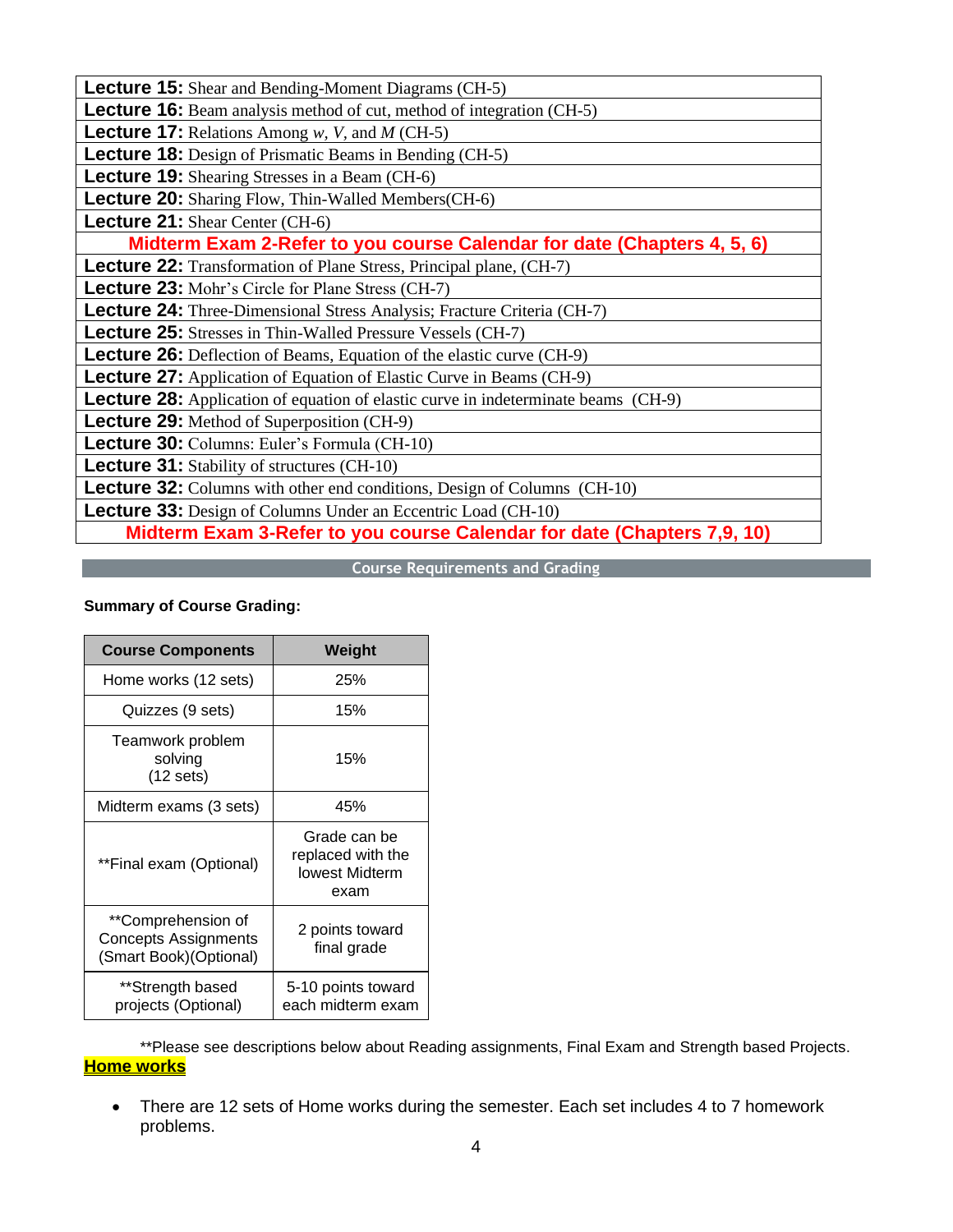- Homeworks are available under **Connect** access. You can receive hints, check your work before each submission. Detailed feedback will be available to you after due date.
- The due date is on every **Sundays (until 11:59PM**). The due dates are available on calendar.
- Deadlines are firm. **NO REQUEST FOR DEADLINE EXTENTION** will be accepted. Do not contact instructors or TAs if you miss submission of HWs. Please start your HW early. Reach out to the instructors or TAs for additional help before the deadline.

# **Quizzes**

- There are 9 sets of quizzes available in HuskyCT. You need to complete each quiz at the end of each chapter Deadlines are usually on **Tuesdays at 11:59PM**. Please refer to class calendar.
- You will have 2 attempts to complete each quiz. You see your wrong answers after the first attempt. The highest grade between 2 attempts will be recorded as your grade.
- Deadlines are firm. **NO REQUEST FOR DEADLINE EXTENTION** will be accepted.

## **Teamwork problem solving**

- This activity occurs on **Mondays** during the class time. You need to attend the class via collaborate ultra and complete the assignment synchronously.
- You will be assigned to a team of 4 (via Blackboard Collaborate Ultra).
- A problem from the past exams from topics of the previous week (refer to the calendar) should be completed by the team in 20 minutes. Instructor and TAs provide guidance during this activity.
- Team members will be defined randomly, and team number will be assigned.
- Problems will be shared in HuskyCT under Teamwork activity. One of the team members should share his/her screen. Everyone should collaborate during the class time to solve the problem.
- You need to upload your work individually in HuskyCT under Teamwork Activity assignment link by 11:30AM. **Team number and name of all members should be listed on top of your submission.**
- You should contact instructor [\(sarira.motaref@uconn.edu\)](mailto:sarira.motaref@uconn.edu) **immediately** if you miss a teamwork assignments. In your email, identify a day and time (weekdays-9AM-3PM) that you can complete the makeup. You can complete makeup questions up to 2 times in the semester.

## **Midterm exam**

• Midterm exams (3 Midterm exams):

Midterm exam 1: Wednesday, February 17<sup>th</sup>, 2021 (60 minutes) [Chapters 1, 2, 3]- in-person Midterm exam 2: Wednesday, March  $17<sup>th</sup>$ , 2021 (60 minutes) [Chapters 4, 5, 6] ]- in-person Midterm exam 3: Friday, April 23<sup>rd</sup>, 2021 (60 minutes) [Chapters 7,9, 10] ]-Online

- Midterm exams contain 4 questions. You have 60 minutes to answer questions.
- Exams are NOT open book/open notes. Equation Sheets will be provided. You can only have your calculator, pencil and eraser. There is no restriction on the calculator model for the exam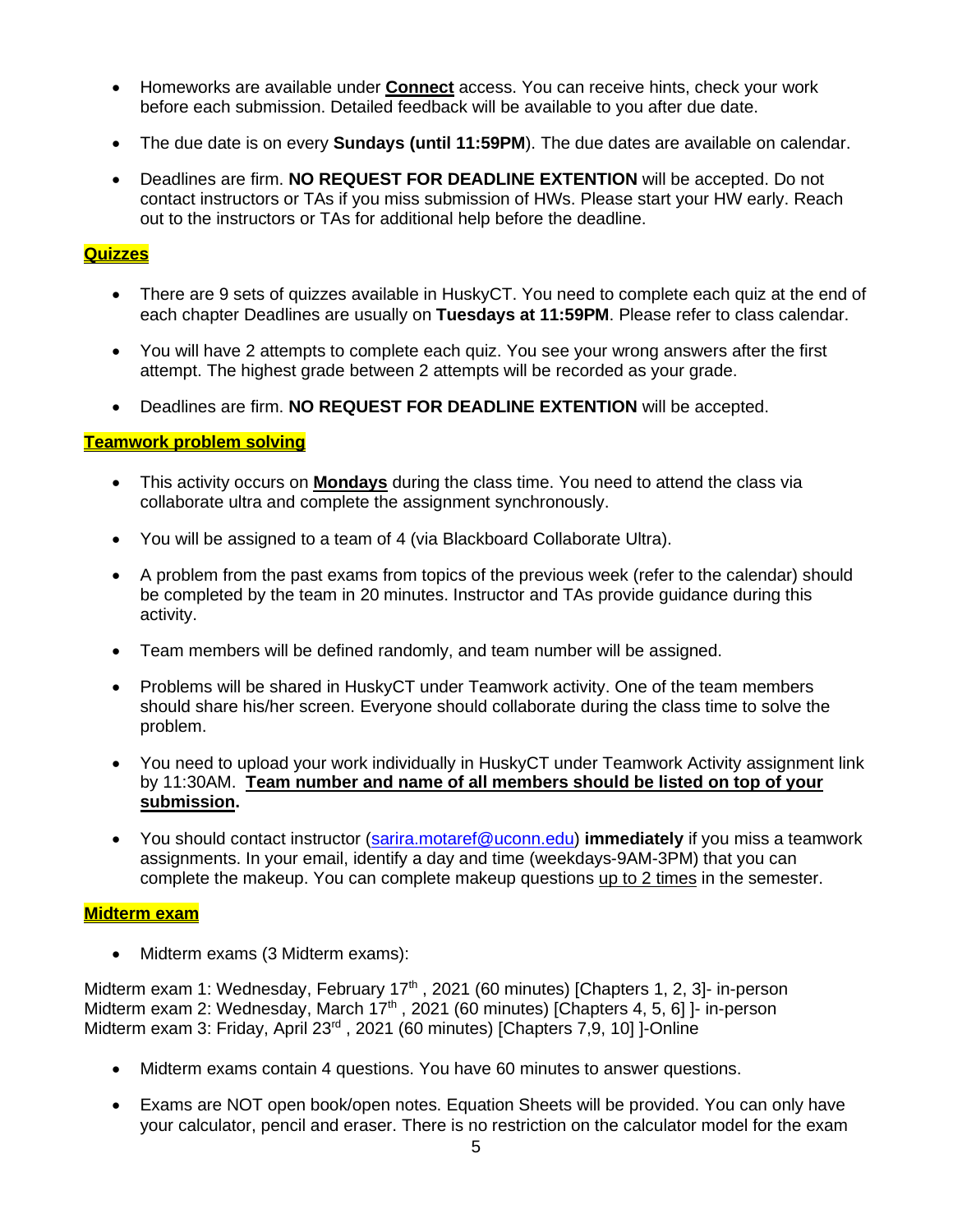- Solution to midterm exams will be available in HuskyCT under Course Resources/Exam Solutions.
- Online exam may be offered only to students who need to be in quarantine. Instructor should receive email from Dean of students office indicating the assistant for the impacted students.
- **Make up exams** will be offered to students only in following cases:
	- a) Students with disability can contact CSD to schedule exam in a private room with extended time.
	- b) Athletic team members also can reschedule exam with a letter from their coach (in case of conflict between exams and their tournaments).

\*\*\*\*\* Other cases (Medical emergency): with an official letter from hospital or doctors. Date: **Monday, April 26<sup>th</sup>** during class time, Materials: Variable (You will take the exam (1 or 2, or 3) that you have missed. Format: Online, Time: during your class time

## **\*Assessment on comprehension of Engineering concepts (Smart Book)[Optional]**

There are assignments from the engineering concepts available in SmartBook via HuskyC. You will read and comprehend the engineering concepts and then complete the practice questions. You can **earn 3 points towards your final grade** if you complete all chapters **by Wednesday April 28th** .

## **Final Exam [Optional]**

Final exam is comprehensive from all chapters. Final exam grade can be replaced with one of your lowest grades from Midterm exams. There is no risk taking the final as the highest grade between the final and midterm exams will be selected to calculate your final grade.

You may decide not to attend the final exam if you are happy with your midterm exams' grades. Final exam will be online.

# **I-Course (INCLUSIVITY):Strength based projects[Optional]**

Contribute to the class materials by completing a project relevant to Mechanics of Materials topic and from areas of your strength. Your production should be shared and reviewed by the instructor to meet the acceptable quality. (You can submit up to 3 projects, you can earn 5 to 10 points towards each midterm exam). Here are some suggestions for your strength based projects:

- 1. Design a problem from area of your interest applicable to the concepts you learn in this course along its solution.
- 2. Build objects using wood cardboard, metal, 3D printing,… that can be used in demonstration of mechanics concepts.
- 3. Prepare videos that shows concept (s) that you are learning in Mechanics of Materials.
- 4. Prepare series of pictures from real world objects that you can see application of concepts. **You can visit submitted project from Fall 2020 in HuskyCT under Strength based project exhibitions. You can also find some suggested ideas from file below:** [https://uconn](https://uconn-my.sharepoint.com/:b:/g/personal/sarira_motaref_uconn_edu/EWSsWOBXDClNiL4wNFB5gI0BNXvMno5wpFPbOw7se_NeJQ?e=bn9bSZ)[my.sharepoint.com/:b:/g/personal/sarira\\_motaref\\_uconn\\_edu/EWSsWOBXDClNiL4wNFB5g](https://uconn-my.sharepoint.com/:b:/g/personal/sarira_motaref_uconn_edu/EWSsWOBXDClNiL4wNFB5gI0BNXvMno5wpFPbOw7se_NeJQ?e=bn9bSZ)

[I0BNXvMno5wpFPbOw7se\\_NeJQ?e=bn9bSZ](https://uconn-my.sharepoint.com/:b:/g/personal/sarira_motaref_uconn_edu/EWSsWOBXDClNiL4wNFB5gI0BNXvMno5wpFPbOw7se_NeJQ?e=bn9bSZ)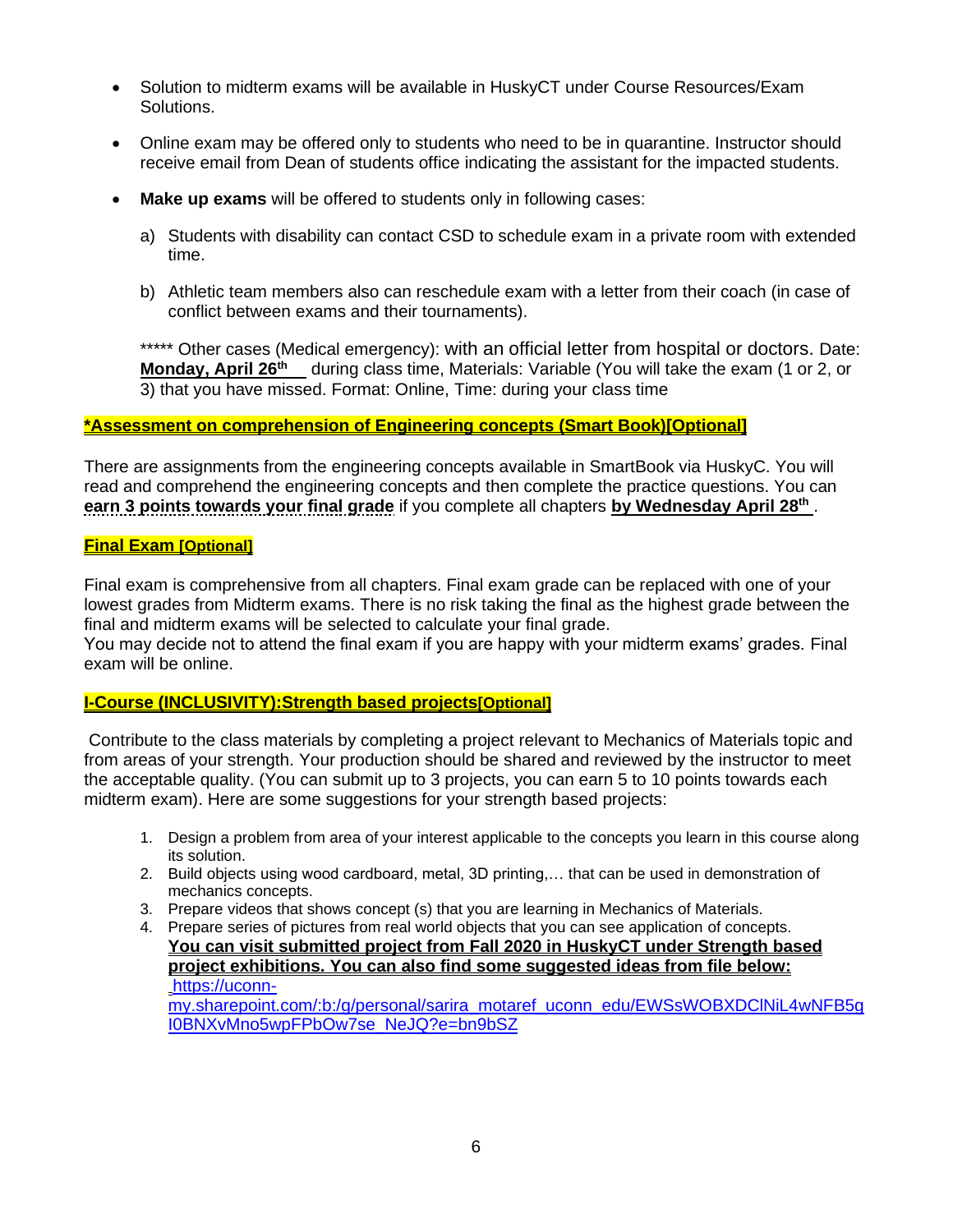## 5. **Sign** up **for Strength-Based Projects here:**

Project-1-Focus on topics of chapters 1, 2, 3-Signup deadline: 02/01-Submission deadline: 02/22 [https://docs.google.com/forms/d/e/1FAIpQLSfvI2wrX\\_opiDUjDbu3hV8ZesZSPk03z7kSt0-](https://docs.google.com/forms/d/e/1FAIpQLSfvI2wrX_opiDUjDbu3hV8ZesZSPk03z7kSt0-Oj8Mymaappw/viewform?usp=pp_url&entry.1240717657=No) [Oj8Mymaappw/viewform?usp=pp\\_url&entry.1240717657=No](https://docs.google.com/forms/d/e/1FAIpQLSfvI2wrX_opiDUjDbu3hV8ZesZSPk03z7kSt0-Oj8Mymaappw/viewform?usp=pp_url&entry.1240717657=No)

Project-2-Focus on topics of chapters 4, 5, 6- Signup deadline: 03/01-Submission deadline: 03/22 [https://docs.google.com/forms/d/e/1FAIpQLSftl8fUKNcizCn7iVZA-vBqwDB6](https://docs.google.com/forms/d/e/1FAIpQLSftl8fUKNcizCn7iVZA-vBqwDB6-kirOA2gBbgT1hllGhj2TQ/viewform?usp=pp_url) [kirOA2gBbgT1hllGhj2TQ/viewform?usp=pp\\_url](https://docs.google.com/forms/d/e/1FAIpQLSftl8fUKNcizCn7iVZA-vBqwDB6-kirOA2gBbgT1hllGhj2TQ/viewform?usp=pp_url)

Project-1-Focus on topics of chapters 7, 9, 10- Signup deadline: 04/01-Submission deadline: 04/26 [https://docs.google.com/forms/d/e/1FAIpQLSce5yhAOVx0sJJIfNkcNrvdaqYiDXNM6zM9tHYhNuE6mX](https://docs.google.com/forms/d/e/1FAIpQLSce5yhAOVx0sJJIfNkcNrvdaqYiDXNM6zM9tHYhNuE6mXTuNg/viewform?usp=pp_url) [TuNg/viewform?usp=pp\\_url](https://docs.google.com/forms/d/e/1FAIpQLSce5yhAOVx0sJJIfNkcNrvdaqYiDXNM6zM9tHYhNuE6mXTuNg/viewform?usp=pp_url)

| Grade  | <b>Letter Grade</b> | <b>GPA</b> |
|--------|---------------------|------------|
| 93-100 | A                   | 4.0        |
| 90-92  | А-                  | 3.7        |
| 87-89  | B+                  | 3.3        |
| 83-86  | B                   | 3.0        |
| 80-82  | в-                  | 2.7        |
| 77-79  | $C+$                | 2.3        |
| 73-76  | C                   | 2.0        |
| 70-72  | С-                  | 1.7        |
| 67-69  | D+                  | 1.3        |
| 63-66  | D                   | 1.0        |
| 60-62  | D-                  | 0.7        |
| <60    | F                   | 0.0        |

### **Grading Scale: (It is subjected to change)** Undergrad

# **Due Dates and Late Policy**

All course due dates are identified in the calendar available in HuskyCT under Syllabus& Calendars. Deadlines are based on Eastern Standard Time; if you are in a different time zone, please adjust your submittal times accordingly. *The instructor reserves the right to change dates accordingly as the semester progresses. All changes will be communicated in an appropriate manner.*

No late assignments will be accepted. No makeup quiz will be offered.

# **Feedback and Grades**

You will receive online feedbacks on your assignments and quizzes. Midterm exams and final exams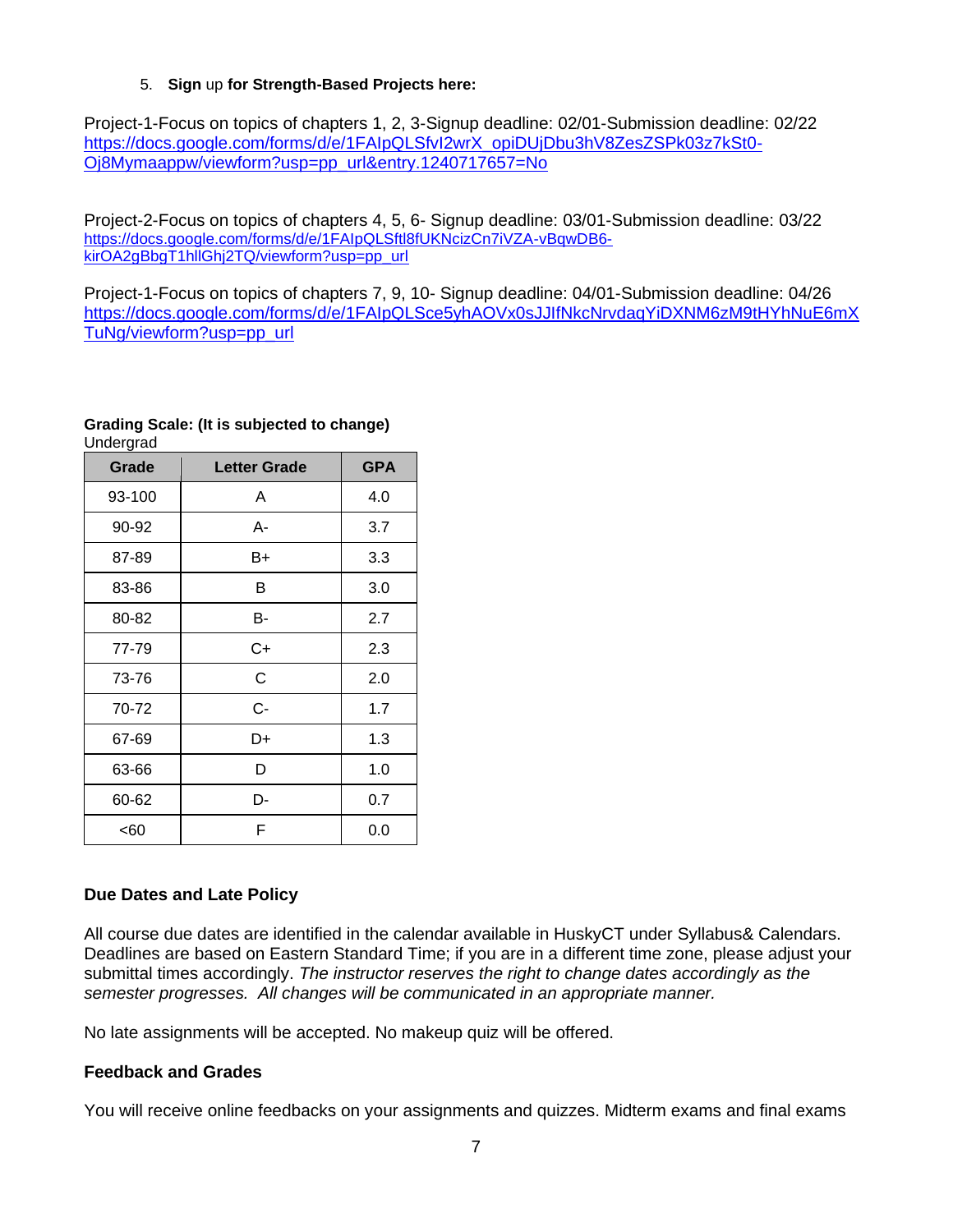results will be available to you in a week after the exam date. In addition solutions to all home works, quizzes, midterm exams, and final exams will be available in huskyCT under Course Resources.

#### **Inclusion Statement**

I am a member of the INCLUDE program team, an NSF-funded neurodiversity initiative that aspires to create an inclusive learning environment in which *all* students can thrive. Emphasis is given to providing a strengths-based approach to education that encourages students to identify, develop, and leverage their unique abilities to address complex engineering problems. This course was designed to address the diverse thinking and learning styles that neurodiverse students possess. Several pedagogical innovations will be implemented in this course including, but not limited to peer-learning, alternative examination modalities, project-based learning, etc.

#### **Student Responsibilities and Resources**

As a member of the University of Connecticut student community, you are held to certain standards and academic policies. In addition, there are numerous resources available to help you succeed in your academic work. This section provides a brief overview to important standards, policies and resources.

### **Student Code**

You are responsible for acting in accordance with the [University of Connecticut's Student Code](http://www.community.uconn.edu/student_code.html) Review and become familiar with these expectations. In particular, make sure you have read the section that applies to you on Academic Integrity:

- [Academic Integrity in Undergraduate Education and Research](http://www.community.uconn.edu/student_code_appendixa.html)
- [Academic Integrity in Graduate Education and Research](http://web9.uits.uconn.edu/gradschool/current/academic_integrity.html)

Cheating and plagiarism are taken very seriously at the University of Connecticut. As a student, it is your responsibility to avoid plagiarism. If you need more information about the subject of plagiarism, use the following resources:

- [Plagiarism: How to Recognize it and How to Avoid It](http://lib.uconn.edu/instruction/tutorials/plagiarism.htm)
- **[Instructional Module about Plagiarism](http://irc.uconn.edu/PlagiarismModule/intro_m.htm)**
- [University of Connecticut Libraries' Student Instruction](http://lib.uconn.edu/instruction/students.htm) (includes research, citing and writing resources)

## **Copyright**

Copyrighted materials within the course are only for the use of students enrolled in the course for purposes associated with this course and may not be retained or further disseminated.

### **Netiquette and Communication**

At all times, course communication with fellow students and the instructor are to be professional and courteous. It is expected that you proofread all your written communication, including discussion posts, assignment submissions, and mail messages. If you are new to online learning or need a netiquette refresher, please look at this guide titled, [The Core Rules of Netiquette.](http://www.albion.com/netiquette/corerules.html)

### **Adding or Dropping a Course**

If you should decide to add or drop a course, there are official procedures to follow:

- Matriculated students should add or drop a course through the [Student Administration System.](https://student.studentadmin.uconn.edu/)
- Non-degree students should refer to [Non-Degree Add/Drop Information](http://nondegree.uconn.edu/options.htm) located on the registrar's website.

You must officially drop a course to avoid receiving an "F" on your permanent transcript. Simply discontinuing class or informing the instructor you want to drop does not constitute an official drop of the course. For more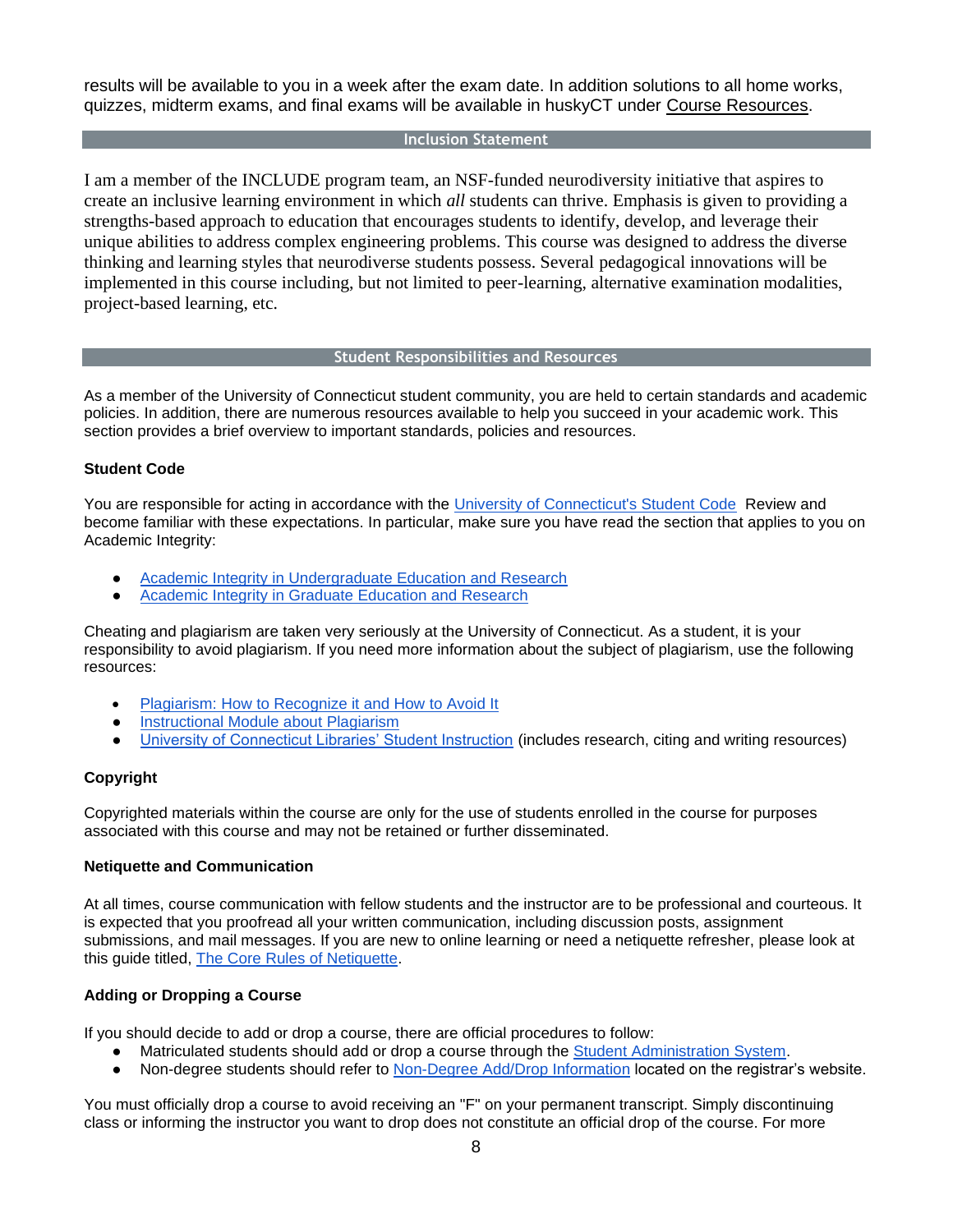information, refer to the:

- **[Undergraduate Catalog](http://catalog.uconn.edu/)**
- **[Graduate Catalog](http://graduatecatalog.uconn.edu/)**

### **Academic Calendar**

The University's [Academic Calendar](http://www.registrar.uconn.edu/calendar.htm) contains important semester dates.

#### **Academic Support Resources**

[Technology and Academic Help](http://ecampus.uconn.edu/help.html) provides a guide to technical and academic assistance.

#### **Students with Disabilities**

Students needing special accommodations should work with the University's [Center for Students with Disabilities](http://www.csd.uconn.edu/index.html)  [\(CSD\).](http://www.csd.uconn.edu/index.html) You may contact CSD by calling (860) 486-2020 or by emailing csd@uconn.edu. If your request for accommodation is approved, CSD will send an accommodation letter directly to your instructor(s) so that special arrangements can be made. (Note: Student requests for accommodation must be filed each semester.)

Blackboard measures and evaluates accessibility using two sets of standards: the WCAG 2.0 standards issued by the World Wide Web Consortium (W3C) and Section 508 of the Rehabilitation Act issued in the United States federal government." (Retrieved March 24, 2013 from [http://www.blackboard.com/platforms/learn/resources/accessibility.aspx\)](http://www.blackboard.com/platforms/learn/resources/accessibility.aspx)

### **Software Requirements and Technical Help**

- Word processing software
- **[Adobe Acrobat Reader](http://www.adobe.com/products/acrobat/readstep2.html)**
- Internet access

(add additional items as needed and link to [http://ecampus.uconn.edu/plug-ins.html\)](http://ecampus.uconn.edu/plug-ins.html)

This course is completely facilitated online using the learning management platform, [HuskyCT.](http://huskyct.uconn.edu/) If you have difficulty accessing HuskyCT, online students have access to the in person/live person support options available during regular business hours in the Digital Learning Center [\(www.dlc.uconn.edu\)](http://www.dlc.uconn.edu/). Students also have 24x7 access to live chat, phone and support documents through [www.ecampus24x7.uconn.edu.](http://www.ecampus24x7.uconn.edu/)

### **Minimum Technical Skills**

To be successful in this course, you will need the following technical skills:

- Use electronic mail with attachments.
- Save files in commonly used word processing program formats.
- Copy and paste text, graphics or hyperlinks.
- Work within two or more browser windows simultaneously.
- Open and access PDF files.

(add additional items as needed and link to [http://ecampus.uconn.edu/plug-ins.html\)](http://ecampus.uconn.edu/plug-ins.html)

University students are expected to demonstrate competency in Computer Technology. Explore the [Computer](http://ctcs.uconn.edu/)  [Technology Competencies](http://ctcs.uconn.edu/) page for more information.

### **Evaluation of the Course**

Students will be provided an opportunity to evaluate instruction in this course using the University's standard